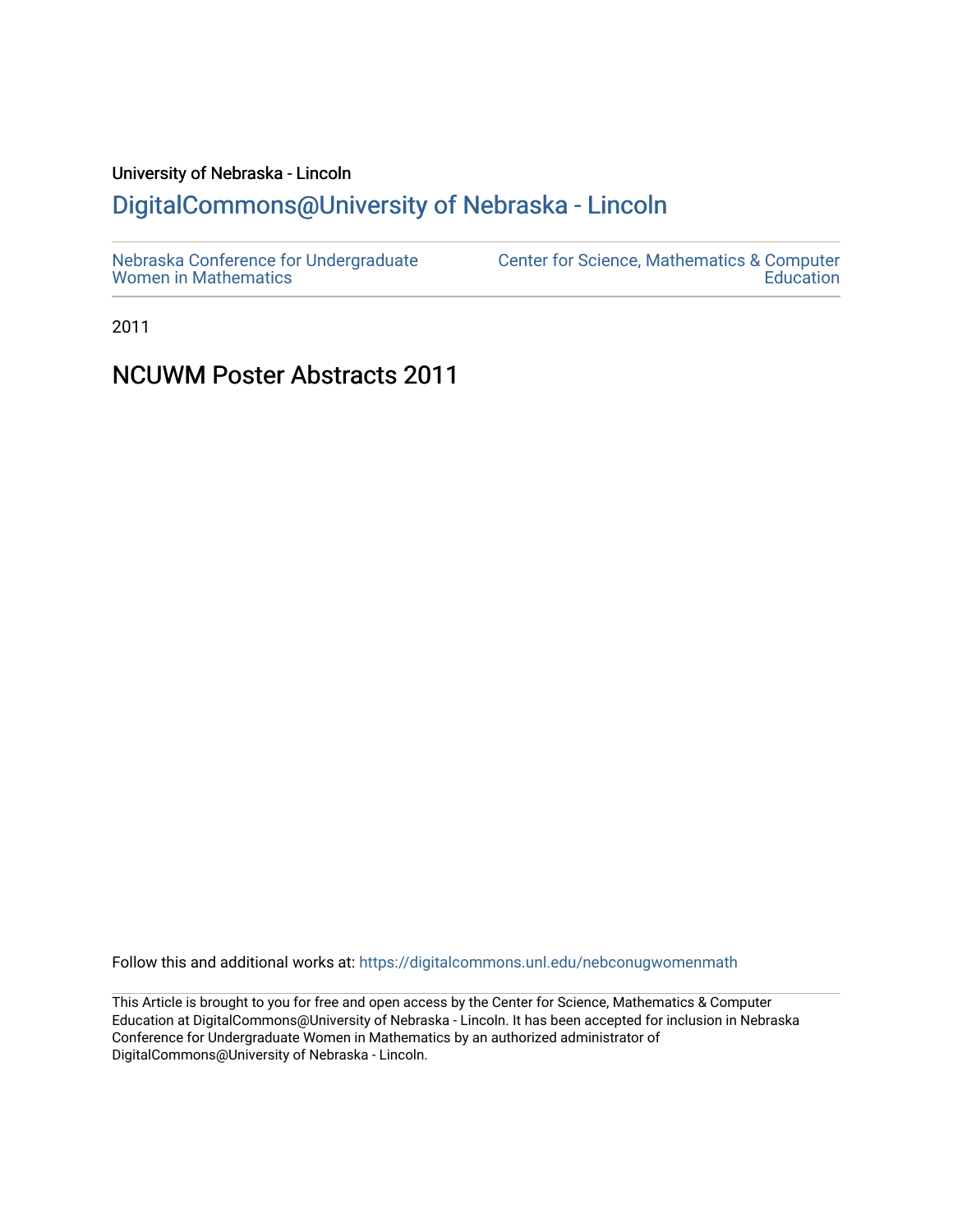The Thirteenth Annual Nebraska Conference for Undergraduate Women in Mathematics

January 28 - January 30, 2011

# POSTER ABSTRACTS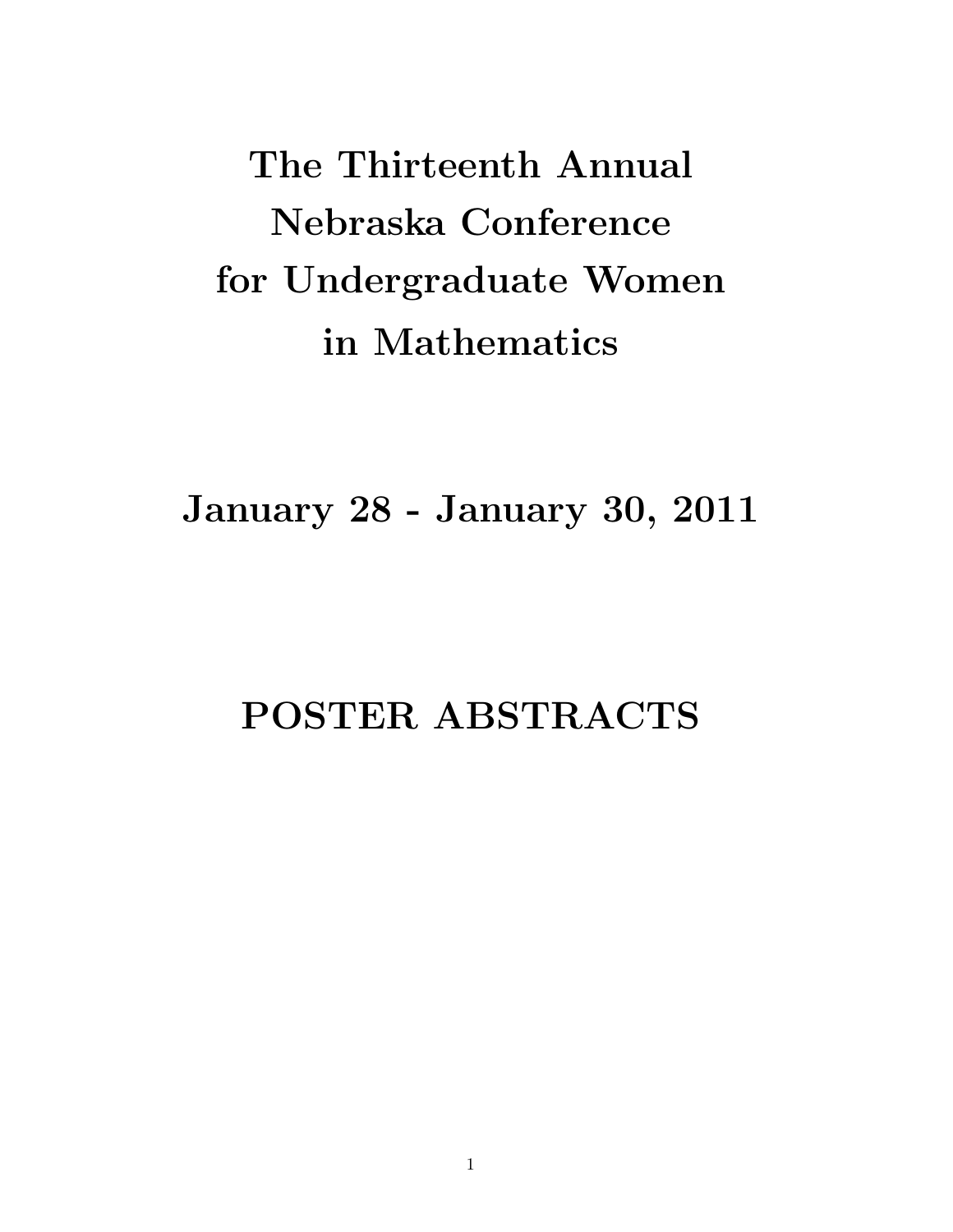#### Posters by Undergraduate Students

#### Genevieve Becicka, University of Northern Iowa Equivalent Representations of Standard Young Tableaux

Standard Young tableaux are diagrams used to study the symmetric and general linear groups. I investigate an observed possible relation between groups of standard Young tableaux. This has led me to explore various equivalent representations of the tableaux, including the triangulation of polygons and matched parentheses. The most contributive representation in understanding the observed relation between the tableaux has been multidimensional lattice paths.

#### Elisabeth Berg, Seattle Pacific University Chord Recognition Through Wavelet Decomposition

Wavelet decomposition can be utilized in a variety of applications, including the analysis of chord frequencies. This poster shows research done involving the comparison of guitar chords using wavelet decomposition, including the creation of a MATLAB program to identify chords.

#### Margaret Bonfardin, Washington University in St. Louis A Tale of Four Flowers

Clustering is the act of partitioning a set of elements into subsets, so that elements in the same cluster are, in some sense, similar. Determining an appropriate number of clusters in a data set is an important issue in data mining and cluster analysis. Another important issue is visualizing the strength of clusters. We begin by creating a consensus matrix using multiple runs of the clustering algorithm k-means. This consensus matrix can be interpreted as a graph, which we cluster using a spectral clustering method. To determine if increasing the number of clusters from k to  $k + 1$  is appropriate, we check whether an existing cluster can be split. We also present our method for visualizing the strength of clusters by using the consensus matrix and the clustering obtained through one of the spectral clustering techniques. Using these methods, we then investigate Fisher's Iris data set. Our methods support the existence of four clusters, instead of the generally accepted three clusters in this data.

#### Elizabeth Braha, Seattle University Playing with Knots

This presentation will be focused towards introducing and gaining some understanding of the basic concepts associated with the branch of mathematics called knot theory. The hope is to learn some basic intuition about the nature of knots through a game involving a three-coloring on torus knots. Through some discussion of game theory and its application to a knot game that we have produced, this presentation will delve into some of our primary results involved in creating a winning strategy, and our hopes for future results.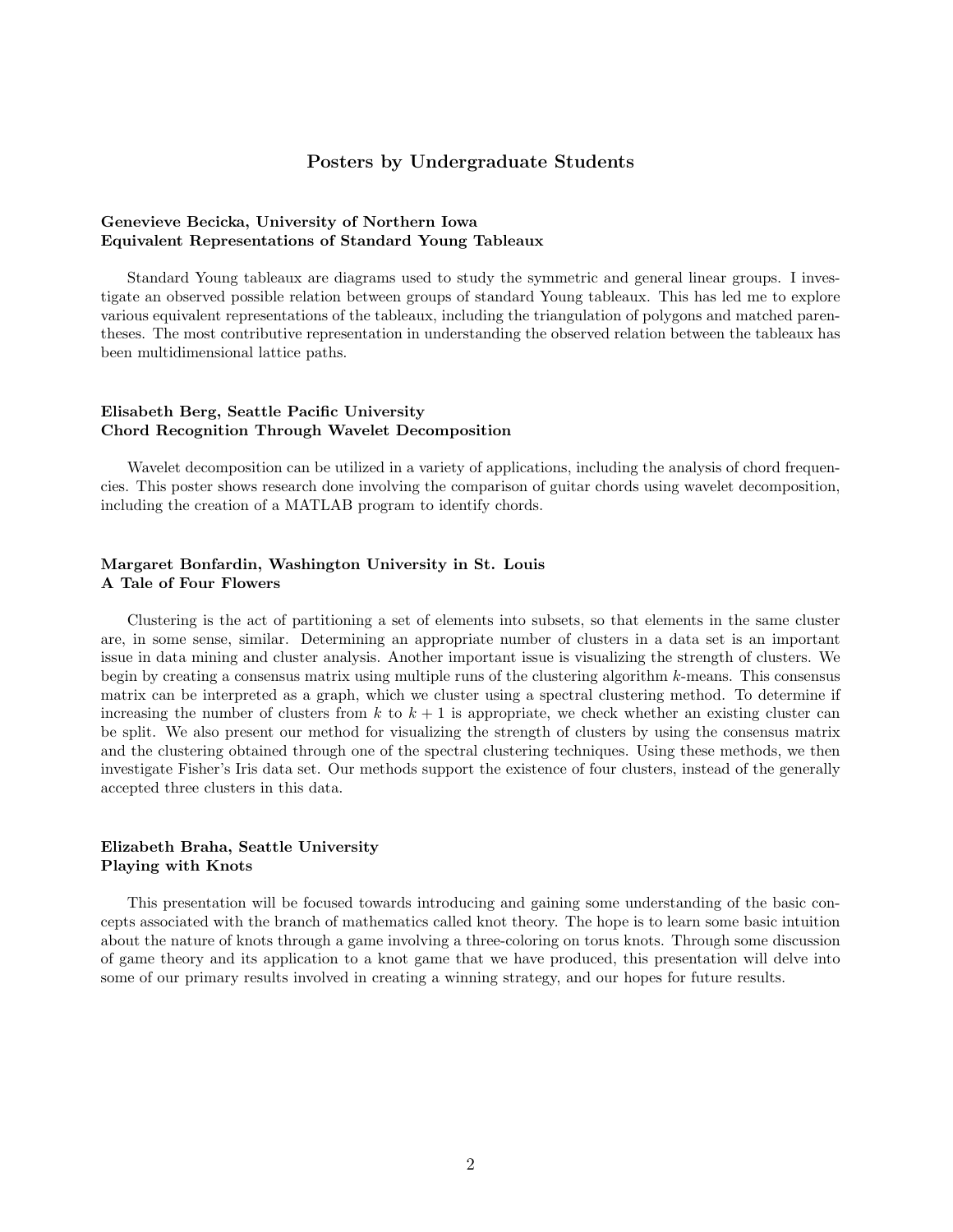#### Elizabeth Connelly, Furman University A Note on Gamma Graphs

As introduced in the paper by Fricke, et. al., given a graph  $G = (V; E)$ , the gamma-graph  $G(\gamma)$  $(V(\gamma); E(\gamma))$  is the graph whose vertex set corresponds 1- to -1 with the gamma-sets, or minimum- cardinality dominating sets, of G. Two gamma-sets, say  $S_1$  and  $S_2$ , are adjacent in  $E(\gamma)$  if there exists a vertex v in  $S_1$ and a vertex w in  $S_2$  such that v is adjacent to w and  $S_1 = S_2 - \{w\} \cup \{v\}$  or equivalently,  $S_2 = S_1 - \{v\} \cup \{w\}$ . In this paper we investigate two open questions regarding these gamma-graphs. First, we consider whether every graph H is the gamma-graph of some graph  $G$ , and we show that for every graph  $H$ , there exists a graph G such that  $G(\gamma)$  is isometric to H. Second, we investigate when  $G(\gamma)$  is disconnected. We prove that all graphs of order  $n = 5$  have connected gamma-graphs, and we determine all graphs  $G$  on six vertices for which  $G(\gamma)$  is disconnected.

#### Samantha Corvino, Slippery Rock University Comparing Site Differences from the PORT Pneumonia Study

In 1991, the pneumonia Patients Outcomes Research Team (PORT) began a three year cohort study to identify and understand the medical outcomes of CAP (Community-Acquired Pneumonia) across five different sites. To compare the differences between inpatient and outpatient care, the hospital admissions process was based on demographic considerations, vital signs, and comorbid condition variables. This presentation will utilize several chi-square tests and nonparametric tests to compare the differences in these variables among the five sites. This research is a byproduct of the SIBS Pittsburgh Program and the funding of the NIH.

#### Mauntell Ford, University of Kansas Biologically-Based Lumping of a Quaternary Fuel Mixture

Biologically-based lumping methodology (BBLM) developed at the EPA provides an effective way to efficiently analyze large systems of chemicals. Chemicals are lumped together into pseudochemicals to reduce the number of total chemicals in the biological system of interest. This process decreases the number of differential equations, which represent the behavior of chemicals in the compartments of the body involved in the system. The formation of BBLM is based on metabolic terms: the Michaelis constants for enzymatic reaction and the maximum enzymatic reaction rate. Each chemical within the lump is weighted equally. Error is calculated based on a comparison of the lumped and unlumped chemicals. We have applied BBLM to a set of four chemicals, which shows that the system may be reduced to one chemical. The error found during exposure within the lump was .3005% for ethylbenzene and .5262% for m-xylene. Error after exposure in ethylbenzene was 1.1174% and 1.4315% in m-xylene.

#### Sabrina Gonzales, Adams State College Rithmomachia

Rithmomachia is an old number game. It is a very complex game with multiple objectives. I am finding strategies for the more simple objective using abstract algebra and game theory. For the more complex objectives, I am finding the combination of game pieces that will allow a player to win.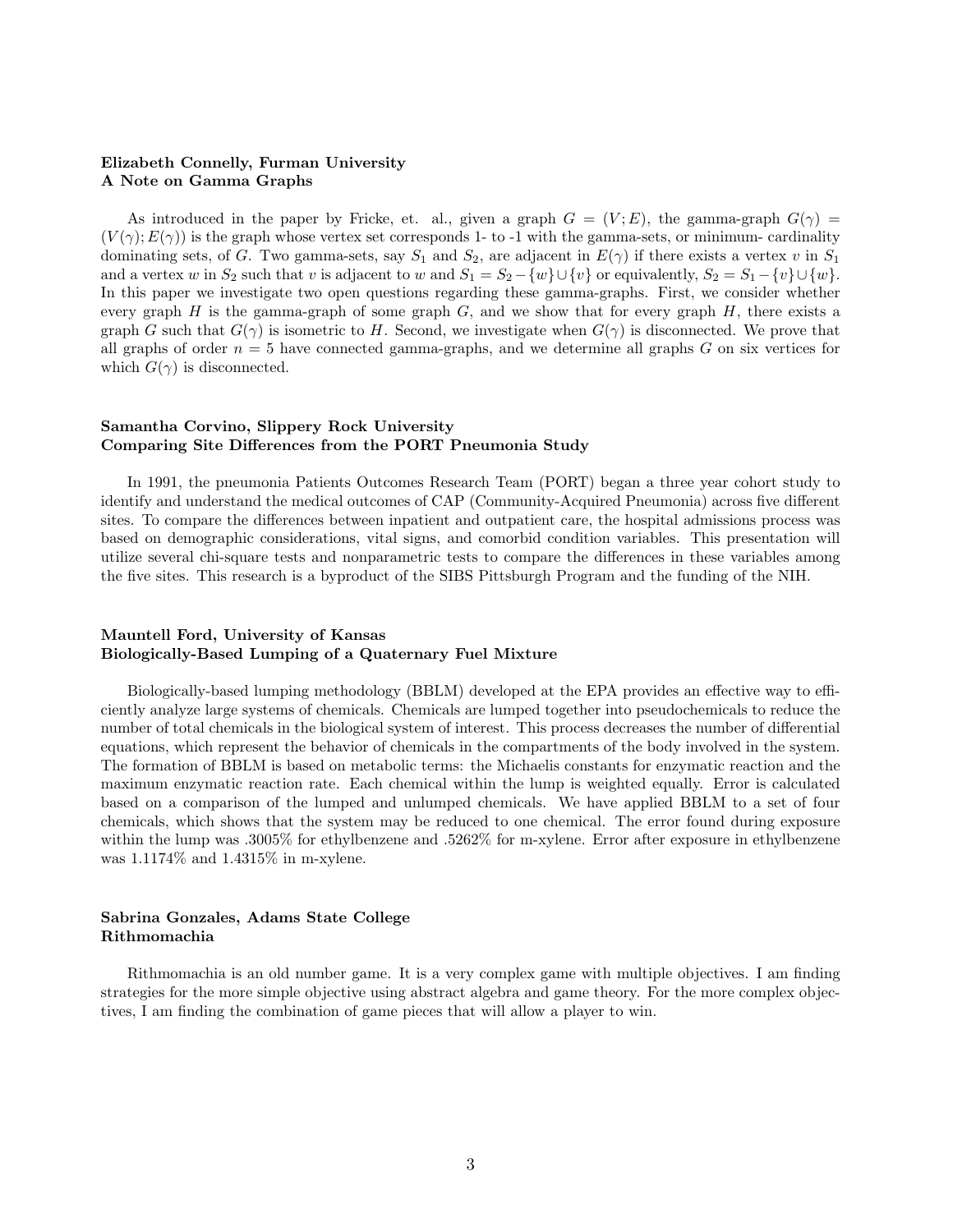#### Katie Groskreutz, Minnesota State University, Mankato Classification of Childhood Cancer Subtypes from Microarray Data

Neruroblastoma, rhabdomyosarcoma, non-Hodgkin lymphoma, and the Ewing family of tumors are four subtypes of childhood cancers. Each year more than 65,000 children are affected by these cancerous tumors. Symptoms may vary and are often fatal. Therefore, it is essential that these cancers are correctly diagnosed and classified because of different treatment options. However, these four cancers are often difficult to distinguish between and accurately identify by normal methods of diagnosis. A microarray analysis distinguishes between the cancers by determining which set of genes are active in an organism. The purpose of this research is to determine a series of statistical methods that can most accurately identify the type of cancer for each patient based on the information from the microarray data. Then, the method will be applied to new patients to accurately diagnose them. The methods being explored in this research project include SCOOP, PAM, and other clustering methods such as k-means and hierarchical.

#### Rose Hamershock, Muhlenberg College Dynamics of AND-NOT Boolean Networks

Boolean networks are powerful tools in studying complex systems and lend particular aid to the study of gene regulatory networks. The state space of a Boolean network is of special interest because it describes the behavior of the gene system. In particular, steady states are of great importance as they correspond to the final fate of biological processes. Hence, the development of mathematical tools is key in understanding these systems that are commonly governed by the AND, OR, and NOT operators. In this presentation we demonstrate that any Boolean network can be written as an AND-NOT network. We studied the dynamics of tree AND-NOT networks and the effect of feed forward loops on the dynamics of AND-NOT networks.

#### Kelly Hauser, Newman University Whitney Poell, Newman University Tiling Dissection and Quilting

Mathematics is not the first thing that most people would think of when discussing quilting. This "relaxation method" actually is a very complex form of combining geometric figures. It mainly concerns the construction of shape, size, and position of each figure used. We were mostly concerned with the idea of creating shapes that would be able to fit together perfectly without any gaps. Through the incorporation of symmetry groups, including frieze groups and wallpaper patterns, we are able to explain the creation of a faultless quilt. We will demonstrate the process by which a pattern can be dissected through its translations, reflections, symmetries, and rotations. We will also discuss their inherent isomorphic properties and provide sufficient examples from both modern and historically known quilting patterns.

#### Cassy Jens, University of Wisconsin-La Crosse Survivability Models of an Outbreak of Zombiism

Mathematical modeling of epidemics has grown increasingly important in recent years. Such models can predict how quickly a disease will spread through a population. The typical model used to describe the spread of an epidemic is the SIR model. This model uses a linear mass-action transmission, which assumes the transmission of the disease is proportional to the density of susceptible and infected populations. In their 2009 paper, Smith, et. al. used SIR models to study the spread of a zombie epidemic through a population. Their models show that the only stable equilibria result in the human population decreasing to zero. We show that by considering a nonlinear mass-action transmission, stable equilibria solutions exist for which the zombie population decreases to zero. The nonlinearity in the mass action transmission can account for differences in the populations. Through a bifurcation analysis, we were able to determine when human survival is possible in the models.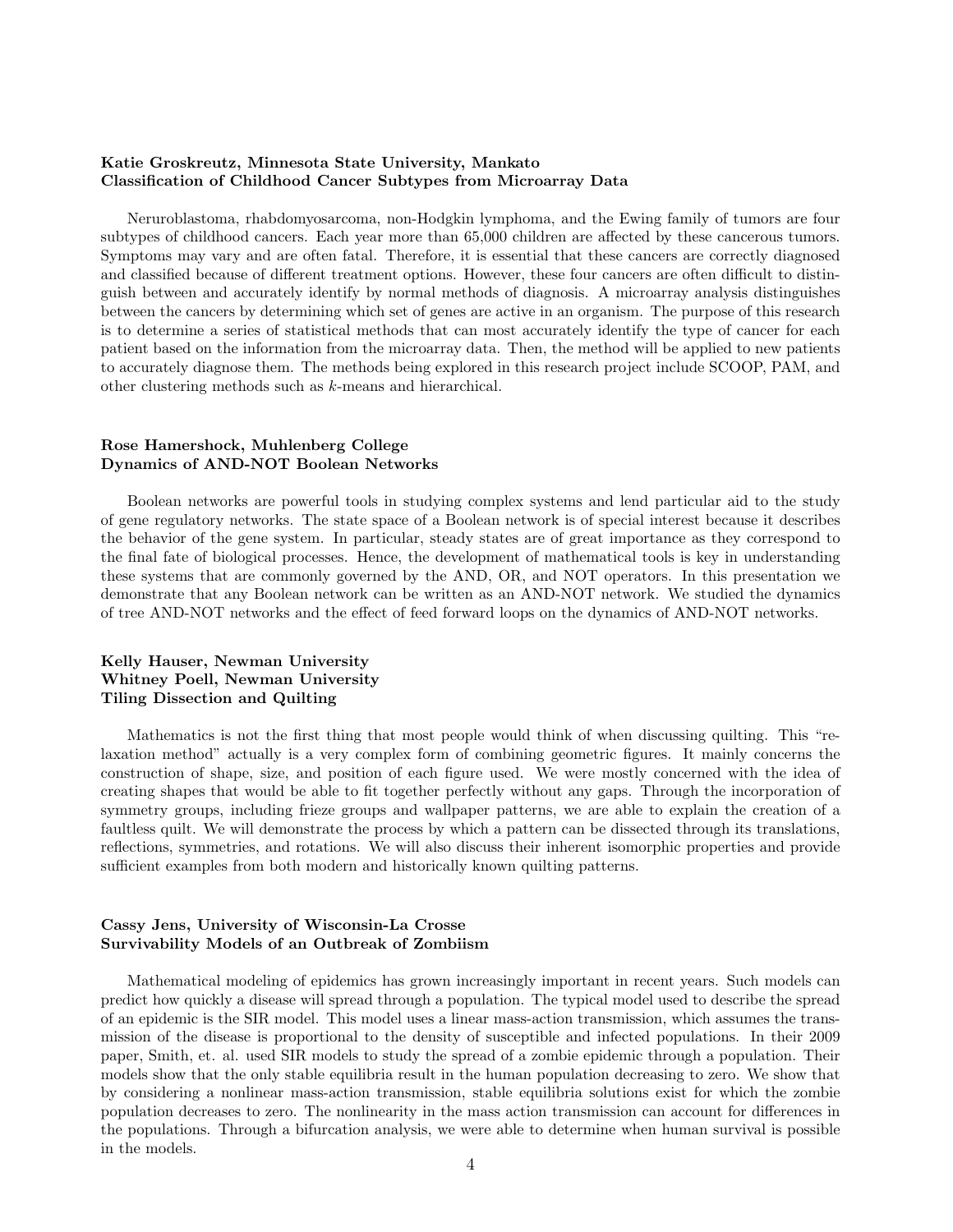#### Heather Johnston, Western Oregon University Chord Recognition Through Wavelet Decomposition

Many factories use signal analysis as a warning system for machine malfunctions. This is related to the problem of identifying different notes and chords. Our poster discuss this signal analysis problem and how it can be treated through wavelet decomposition. We will present an algorithm that identifies guitar chords.

#### Kelsy Kinderknecht, University of Kansas Keatra Nesbitt, University of Northern Colorado The Elusive Rank 9: Finding Curves of High Rank

The concept of ranks of elliptic curves is not well understood; in fact, we do not know how large the rank of any given elliptic curve over Q may be, so we try to find curves of high rank to better understand this concept. The elliptic curve  $E : y^2 = (1 - x^2)(1 - k^2 x^2)$  for some rational  $k \neq -1, 0, 1$  has torsion subgroup concept. The emptic curve  $E: y^2 = (1 - x^2)(1 - \kappa^2 x^2)$  for some rational  $\kappa \neq -1, 0, 1$  has torsion subgroup  $E(\mathbb{Q})_{tors} \simeq Z_2 \times Z_4$  when  $\sqrt{1 - k^2} \notin \mathbb{Q}$ . The highest known rank for such a curve is 8; we search for a rank 9 or higher. To do this, we develop an algorithm to first generate a list of rational  $k$  and then to analyze these  $k$ 's to find the rank of the curve.

#### Vianey Leos, California State University, Bakersfield Stabilizing Generalized Cross-Validation for Smoothing Parameter Estimation

An important aspect of non-parametric regression lies in selecting a smoothing parameter to control the flexibility of a curve estimate. Generalized cross-validation (GCV) is a common data-driven method for automatically selecting a smoothing parameter; however, there are times when GCV will select a smoothing parameter that leads to an undersmoothed fit. Inflating the degrees of freedom of GCV by a constant multiplier has been shown to resolve undersmoothing, although no automatic method has been suggested for choosing the amount of inflation. Using the frobenius norm squared of the smoother matrix and the bootstrap, I will discuss a method of detecting when GCV selects a smoothing parameter that leads to an undersmoothed fit and selecting an appropriate amount of inflation.

#### Katie Linkchorst, Adams State College What are you drinking?

A statistical analysis of water quality data in the San Luis Valley.

#### Anna Macquarie, Colorado State University An Exploration of Topological Surfaces

Certain mathematical objects, such as the Möbius strip and the Klein bottle, have become recognizable symbols in areas outside of mathematics, such as art, literature, and magic. This expository project is an exploration of the mathematics behind some of these familiar objects. These objects can be described as topological surfaces, so this project involves a description of some fundamental topological concepts, and a close look at the classification theorem for compact surfaces.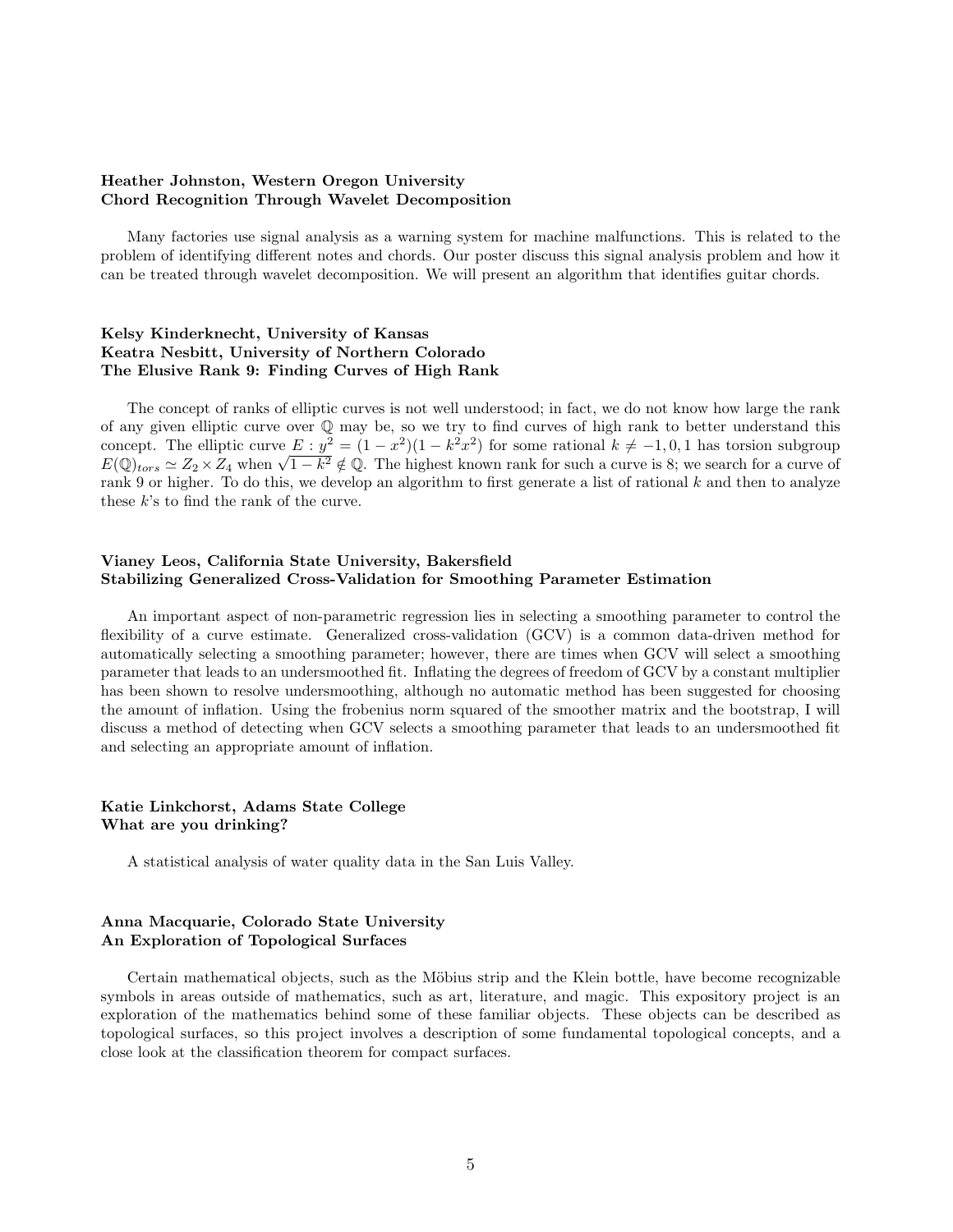#### Annmarie McGonagle, SUNY Plattsburgh Ford Circles

Lester Ford introduced Ford circles in 1938 in order to understand, geometrically, the approximation of an irrational number by rational numbers. We shall construct the Ford circles by a recursive geometric procedure. The Ford circles also turn out to be parameterized by the rational numbers (i.e., for any rational number  $a/b$ ) in lowest terms, we can construct a circle with center and radius determined by the numbers  $a$  and  $b$ ). The fact that the two constructions are the same allows us to explain Ford's Diophantine approximation result. We introduce a new parameterization of the set of Ford circles in terms of triples of relatively prime integers that satisfy a certain equation. This is of interest since it seems to generalize to higher dimensions.

#### Rachel Meier, Colorado State University Image Classification (Using Geometric, Linear Algebraic and Statistical Methods)

While the human brain has a remarkable capacity to recognize images, there is proven success in utilizing computers to help classify images, however, much remains to be done. This project explores methods of categorizing the information in a set of digital images through analysis of the information contained in the corresponding array of real values representing an image. Several data sets of digital images were collected and invariants were attached using geometric, linear algebraic and statistical tools. A new data set of query images was introduced and subjected to a series of comparisons each of which received a weighted "vote ultimately used to decide which data set the query set was most similar to. Further methods are currently being explored to in order classify digital images with increasingly more subtle differences.

#### Samantha Monastra, Cabrini College Putting Lights on a Christmas Tree

The holiday of Christmas comes around once a year and people merrily string lights about their Christmas trees. However, the rows of lights may be unevenly spaced and not as aesthetically pleasing as if the rows of lights were evenly spaced. There is a way for determining the vertical spacing between each row of lights such that the rows are evenly spaced and begin at the top of the tree and end at the bottom of the tree. In this presentation, given a tree's height h and radius r, and the length of a string of lights  $L$ , the vertical spacing d will be determined.

#### Keatra Nesbitt, University of Northern Colorado see Kelsy Kinderknecht

#### Liem Nguyen, University of Wisconsin at Oshkosh Parity of k-regular partition functions

A k-regular partition of a positive integer n is a partition of n whose parts are not divisible by k, and we denote  $b_k(n)$  as the number of k-regular partitions of n. We are interested in the parity of these functions, in particular the exact criteria for when  $b_k(n)$  is even. In this presentation, we will prove such criteria for the parity of  $b_7(n)$  and  $b_{13}(n)$  and show that these functions satisfy Ramanujan type congruences modulo 2.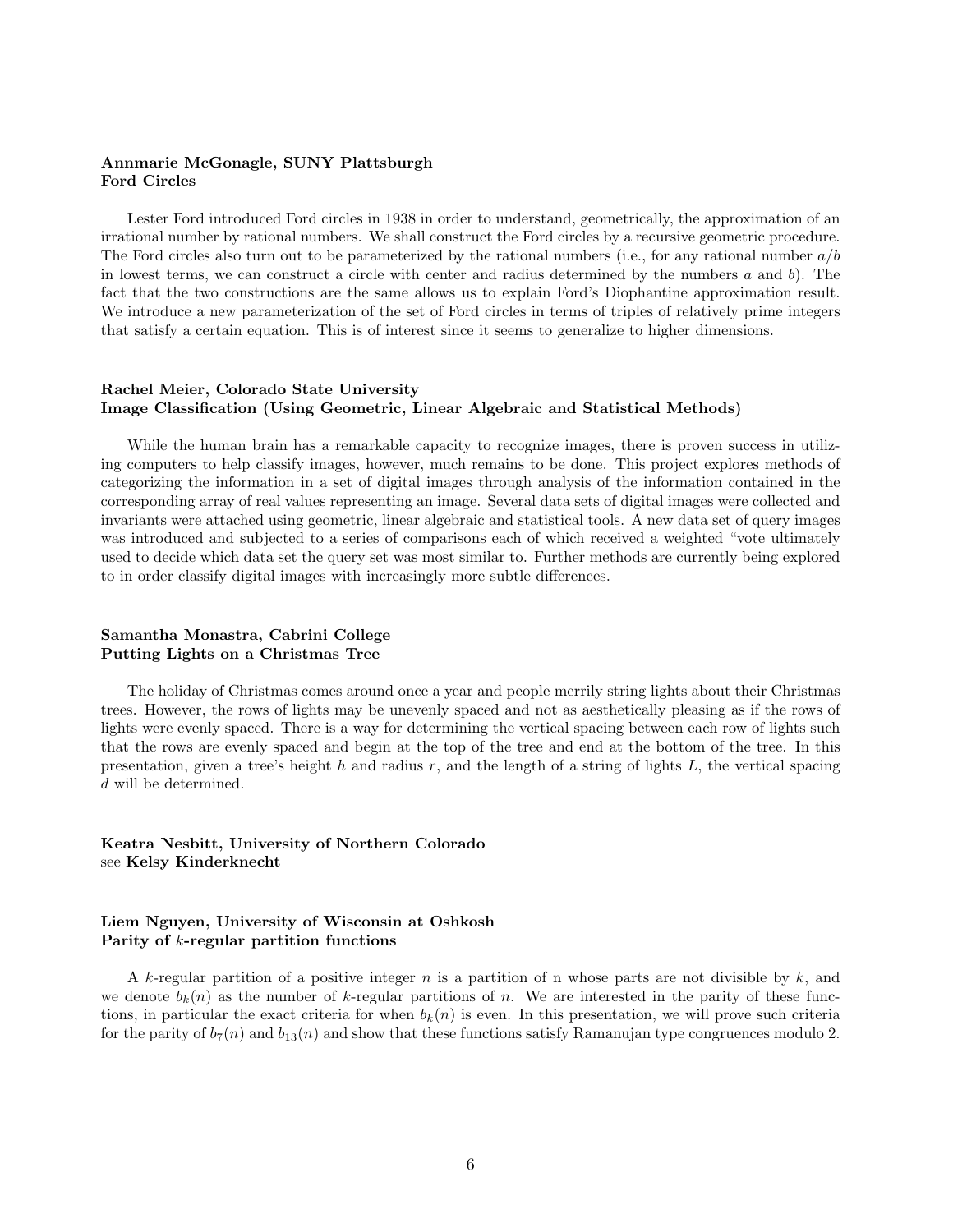#### Haema Nilakanta, Iowa State University A Particle Based Model for Cell Movement

In this paper, we use the particle method to simulate a cell. The cell is represented as a group of subelements, which maintain fixed and equal volumes in three dimensional space. We run simulations by applying appropriate forces to each particle. We tested the capabilities and limitations of this model to see if was a realistic representation of a cell. In implementation, we calibrated the model so that the cell preserves volume and we included random noise, force cutoffs, and an efficient implementation. We were able to simulate a single cell as an equilibrated sphere, adhere the cell to a plate, make the cell move, and elongate the cell. The ability of the particle method to simulate a moving cell is the best demonstration of its capabilities. Future extensions of this model would enable further testing of the particle method.

#### Stephanie Oh, Northwestern University Visualization of the family of expander graphs,  $SL(4)$  with various generating sets.

A family of expanders is a family of networks with a bound on the size of the connections, which is increasing in size and difficult to disconnect. The study of such graphs are useful for understanding networks that require high connectivity but have limited resources. A construction of one family of expanders uses the Cayley graph of  $SL_2(q)$  with various generators. The construction gives us a non-constructive proof that both the diameter and the girth grow with the logarithm of the size of the graph. We explore better visualizations of expander graphs, other than through algebraic constructions and bounds on various properties of the graphs. In order to gain an intuitive understanding of general families of expanders, we search for different ways to characterize the graph using only graph theoretical notions.

#### Arpita Patel, Furman University Renewal Systems

Renewal systems and shifts of finite type are two types of symbolic dynamical systems. Although defined differently, both are edge shifts and it is not known whether or not every shift of finite type can be represented as a renewal system. Roy Adler first asked this question which has motivated much research, including this one. Both shift spaces and shifts of finite type have a special function associated with them, called the zeta function. If two different shifts have common representations, then they have the same zeta function. In this presentation we give appropriate definitions and compute the zeta functions for some classes of renewal systems.

#### Whitney Poell, Newman University see Kelly Hauser

#### Heather Ranney, Newman University The Secrets of TimeA Study of Cryptography throughout History

Keeping information private has been a major issue in todays society with the new advances in technology. With more people putting important private information on the internet, there is a greater need for data encryption. One popular type of encryption includes the RSA method, which is a type of cryptography involving modular arithmetic. This project will describe the history of cryptography and the mathematics behind it. Flowing from the Caesar Cipher to RSA encryption, different methods will be explored and modeled. Also, this project will demonstrate the connections between ancient cryptography and modern encryption.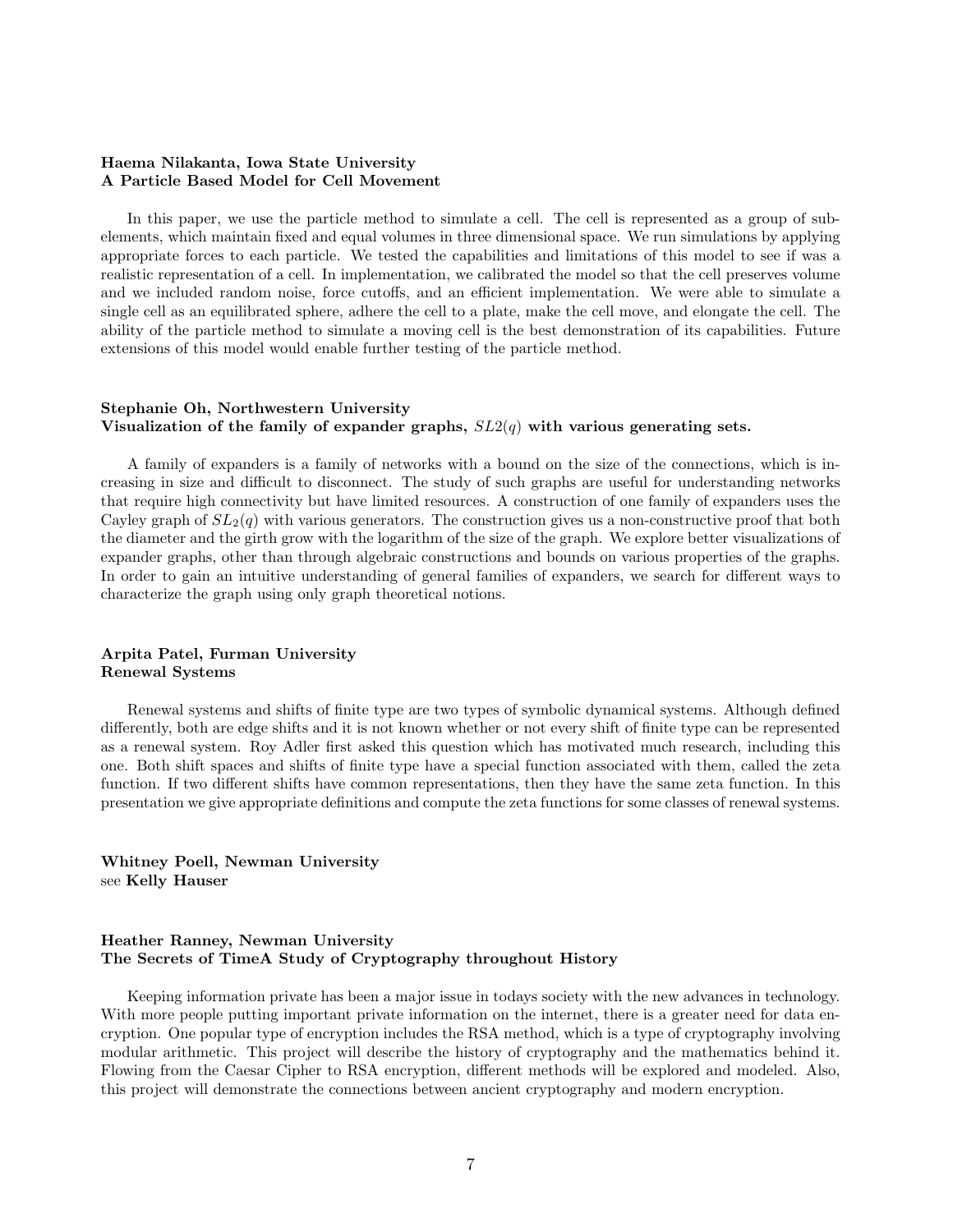#### Jordan Rooklyn, University of Montana Matroids, Fixing Sets and Maker-Breaker Games

Maker-breaker games are two-person games in which the first person, Maker, tries to create a winning set while the second player, Breaker, tries to stop Maker. This game has been applied to matroids and graphs with various types of winning sets. We examine the game played on matroids in which Maker is trying to create a fixing set. A fixing set  $S$  of a matroid is a subset of the ground set so that the only automorphism of the matroid that fixes  $S$  pointwise is the identity. For example, fixing three noncollinear points of the Fano matroid, the matroid linked with  $PG(2, 2)$ , fixes the entire system. In this poster, I present strategies and outcomes of such a game played on matroids associated with finite geometries.

#### Mary Russell, Canisius College Log-linear ODEs and Applications to the Ricci Flow for Homogeneous Spaces

The Ricci flow is a geometric evolution that tries to evenly distribute the Ricci curvature throughout the manifold. On a homogeneous space, one can consider the bracket flow, an analog of the Ricci flow that evolves the structure constants of the Lie algebra. We analyzed a class of ODE arising from the bracket flow on nilpotent and solvable Lie algebras. For two dimensional systems, we completely classified the possible geometric behavior. In all dimensions, we found sufficient conditions for collapsing, and necessary and sufficient conditions for the existence of soliton metrics.

#### Sharee Russell, University of Montana Maker Breaker Games and Fixing Sets

A Maker-Breaker game is a game played by two players, Maker and Breaker, on a system  $(E, F)$ , where E is a finite set and F is a collection of subsets of X. Players alternately choose elements of E. Maker tries to create an element of F while Breaker tries to prevent this. An example of such a game is the Shannon Switching game: X is the set of edges of a graph and  $F$  the set of paths between two distinguished vertices. Lehman generalized this game to matroids and solved the problem of who wins in 1964. In this poster, I will present results of a different type of Maker-Breaker game. The game is played on a matroid  $M$  in which  $E$  is the set of elements of M and F is the collection of fixing sets of M. A fixing set S of the matroid M is a subset of  $E$ such that the only automorphism of the matroid that fixes  $S$  element-wise is the identity. I will explore which types of matroids are always maker wins, breaker wins, or neutral (first player wins) and the strategies therein.

#### Lauren Slocum, The College at Brockport, State University of New York The First Prime After a Long String of Composite Numbers

It is well known that one can generate a string of consecutive composite numbers as long as one wishes. For example, if we want to find 100 consecutive numbers, none of them prime, we look at  $101!+2$ ,  $101!+3$ ,  $101!+4$ , and so on, up to  $101! + 101$ . We can also look at  $101! - 2$ ,  $101! - 3$ ,  $101! - 4$ , and so on, down to  $101! - 101$ . Eventually, though, if we keep going we will reach a prime number. If  $k > 1$  and  $n! + k$  is prime then obviously  $k$  has no prime factors less than  $n$ . The Indian mathematician Murthy conjectured that the first occurrence of a prime after  $n! + n$  always happens when a prime number (greater than n) is added to n! We analyzed the density of occurrences of  $n! + k$  to be prime when k is prime, or the square of a prime or a product of two prime numbers. We also looked at the case when the numbers are subtracted from  $n!$  and the case in which  $n!$  is replaced by the product of all prime numbers less than or equal to n.